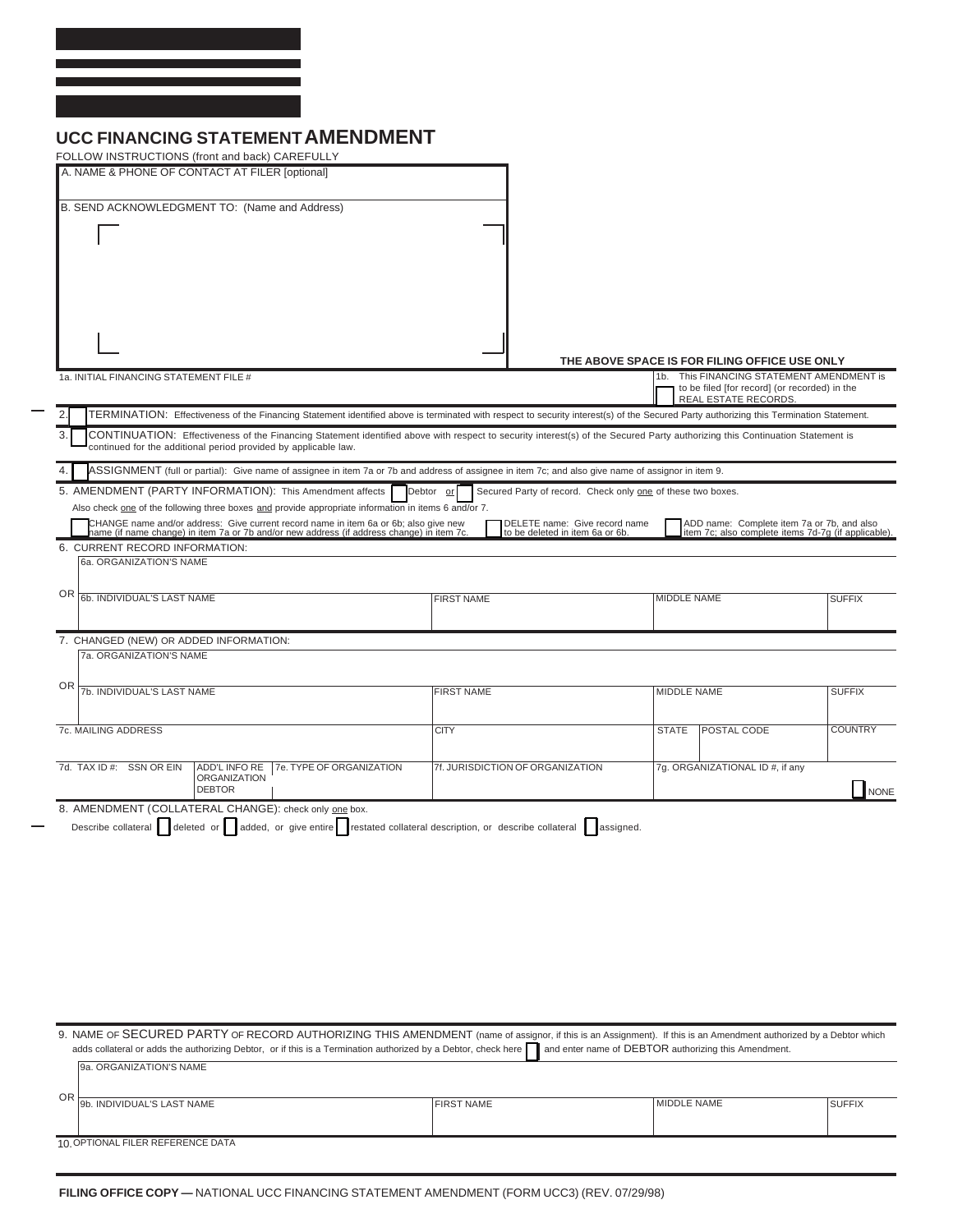## **Instructions for National UCC Financing Statement AMENDMENT (Form UCC3)**

- Please type or laser-print this form. Be sure it is completely legible. Read all Instructions, especially Instruction 1a; correct file number of initial financing statement is crucial. Follow Instructions completely.
- Fill in form very carefully; mistakes may have important legal consequences. If you have questions, consult your attorney. Filing office cannot give legal advice. Do not insert anything in the open space in the upper portion of this form; it is reserved for filing office use.
- An Amendment may relate to only one financing statement. Do not enter more than one file number in item 1a.
- When properly completed, send Filing Office Copy, with required fee, to filing office. If you want an acknowledgment, complete item B and, if filing in a filing office that returns an acknowledgment copy furnished by filer, you may also send Acknowledgment Copy, otherwise detach. Always detach Debtor and Secured Party Copies.
- If you need to use attachments, use 8-1/2 X 11 inch sheets and put at the top of each sheet: "AMENDMENT" and the file number of the initial financing statement to which this Amendment relates; you are encouraged to use Amendment Addendum (Form UCC3Ad).

Always complete items 1a and 9.

A. To assist filing offices that might wish to communicate with filer, filer may provide information in item A. This item is optional.

- B. Complete item B if you want an acknowledgment sent to you. If filing in a filing office that returns an acknowledgment copy furnished by filer, present simultaneously with this form a carbon or other copy of this form for use as an acknowledgment copy.
- 1a. **File number:** Enter file number of initial financing statement to which this Amendment relates. Enter only one file number. In some states, the file number is not unique; in those states, also enter in item 1a, after the file number, the date that the initial financing statement was filed.
- 1b. Only if this Amendment is to be filed or recorded in the real estate records, check box 1b and also, in item 13 of Amendment Addendum, enter Debtor's name, in proper format exactly identical to the format of item 1 of financing statement, and name of record owner if Debtor does not have a record interest.

Note: Show purpose of this Amendment by checking box 2, 3, 4, 5 (in item 5 you must check two boxes) or 8; also complete items 6, 7 and/or 8 as appropriate. Filer may use this Amendment form to simultaneously accomplish both data changes (items 4, 5, and/or 8) and a Continuation (item 3), although in some states filer may have to pay a separate fee for each purpose.

- 2. To terminate the effectiveness of the identified financing statement with respect to security interest(s) of authorizing Secured Party, check box 2. See Instruction 9 below.
- 3. To continue the effectiveness of the identified financing statement with respect to security interest(s) of authorizing Secured Party, check box 3. See Instruction 9 below.
- 4. To assign (i) all of assignor's interest under the identified financing statement, or (ii) a partial interest in the security interest covered by the identified financing statement, or (iii) assignor's full interest in some (but not all) of the collateral covered by the identified financing statement: Check box in item 4 and enter name of assignee in item 7a if assignee is an organization, or in item 7b, formatted as indicated, if assignee is an individual. Complete 7a or 7b, but not both. Also enter assignee's address in item 7c. Also enter name of assignor in item 9.
- 5,6,7.To change the name and/or address of a party: Check box in item 5 to indicate whether this Amendment amends information relating to a Debtor or a Secured Party; also check box in item 5 to indicate that this is a name and/or address change; also enter name of affected party (current record name, in case of name change) in items 6a or 6b as appropriate; and also give new name (7a or 7b) and/or new address (7c) in item 7.
- 5,6. To delete a party: Check box in item 5 to indicate whether deleting a Debtor or a Secured Party; also check box in item 5 to indicate that this is a deletion of a party; and also enter name (6a or 6b) of deleted party in item 6.
- 5,7. To add a party: Check box in item 5 to indicate whether adding a Debtor or Secured Party; also check box in item 5 to indicate that this is an addition of a party; also enter all required information in item 7: name (7a or 7b) and address (7c); also, if adding a Debtor, tax ID # (7d) in those states where required, and additional organization Debtor information (7e-g) if added Debtor is an organization. Note: The preferred method for filing against a new Debtor (an individual or organization not previously of record as a Debtor under this file number) is to file a new Financing Statement (UCC1) and not an Amendment (UCC3).
- 8. Collateral change. To change the collateral covered by the identified financing statement, describe the change in item 8. This may be accomplished either by describing the collateral to be added or deleted, or by setting forth in full the collateral description as it is to be effective after the filing of this Amendment, indicating clearly the method chosen (check the appropriate box). If the space in item 8 is insufficient, use item 13 of Amendment Addendum (Form UCC3Ad). A partial release of collateral is a deletion. If, due to a full release of all collateral, filer no longer claims a security interest under the identified financing statement, check box 2 (Termination) and not box 8 (Collateral Change). If a partial assignment consists of the assignment of some (but not all) of the collateral covered by the identified financing statement, filer may indicate the assigned collateral in item 8, check the appropriate box in item 8, and also comply with instruction 4 above.
- 9. Always enter name of party of record authorizing this Amendment; in most cases, this will be a Secured Party of record. If more than one authorizing Secured Party, give additional name(s), properly formatted, in item 13 of Amendment Addendum (Form UCC3Ad). If the indicated financing statement refers to the parties as lessee and lessor, or consignee and consignor, or seller and buyer, instead of Debtor and Secured Party, references in this Amendment shall be deemed likewise so to refer to the parties. If this is an assignment, enter assignor's name. If this is an Amendment authorized by a Debtor that adds collateral or adds a Debtor, or if this is a Termination authorized by a Debtor, check the box in item 9 and enter the name, properly formatted, of the Debtor authorizing this Amendment, and, if this Amendment or Termination is to be filed or recorded in the real estate records, also enter, in item 13 of Amendment Addendum, name of Secured Party of record.
- 10. This item is optional and is for filer's use only. For filer's convenience of reference, filer may enter in item 10 any identifying information (e.g., Secured Party's loan number, law firm file number, Debtor's name or other identification, state in which form is being filed, etc.) that filer may find useful.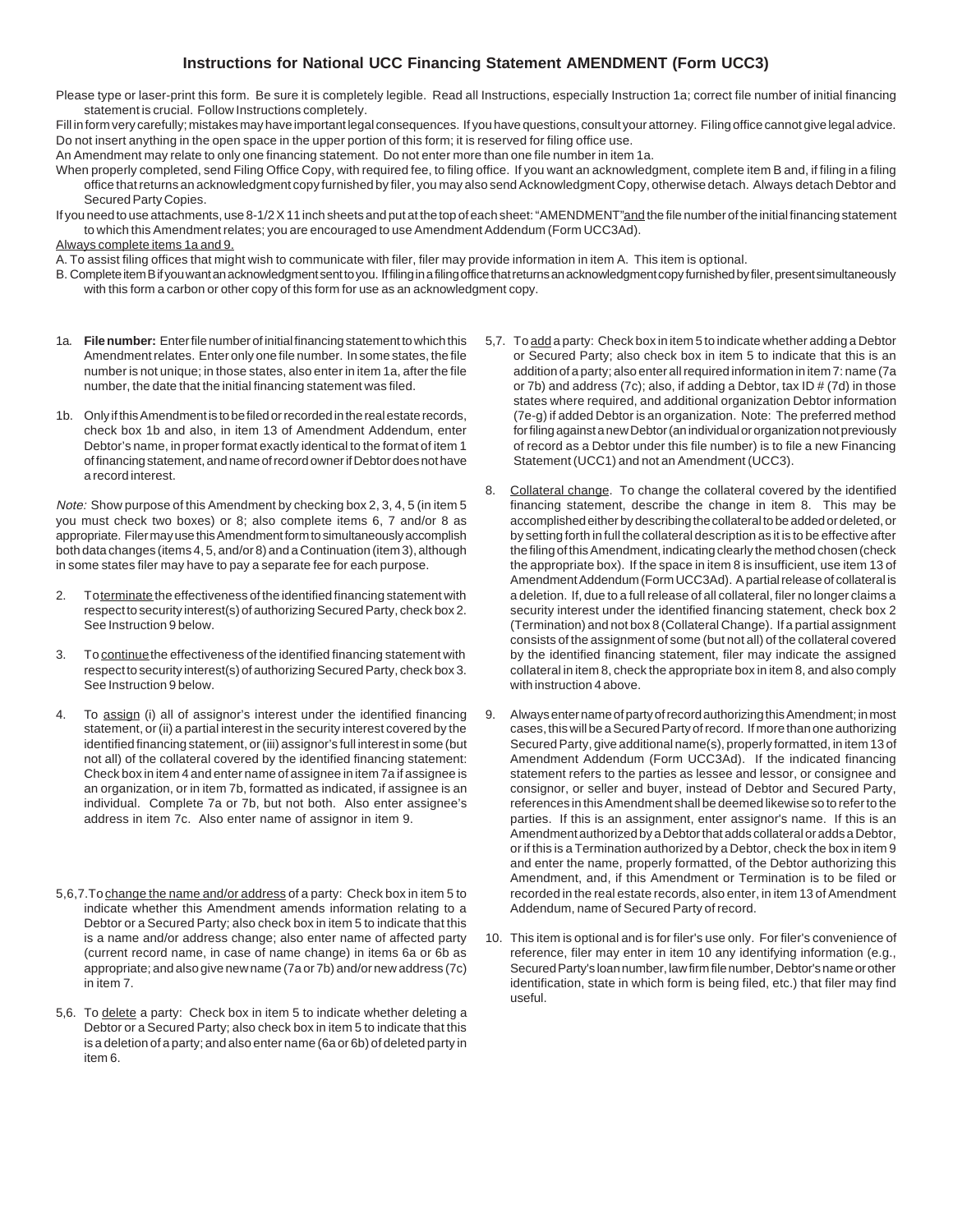## **UCC FINANCING STATEMENT AMENDMENT ADDENDUM**

|                                                                                 | FOLLOW INSTRUCTIONS (front and back) CAREFULLY |                   |                           |  |  |  |
|---------------------------------------------------------------------------------|------------------------------------------------|-------------------|---------------------------|--|--|--|
| 11. INITIAL FINANCING STATEMENT FILE # (same as item 1a on Amendment form)      |                                                |                   |                           |  |  |  |
|                                                                                 |                                                |                   |                           |  |  |  |
| 12. NAME OF PARTY AUTHORIZING THIS AMENDMENT (same as item 9 on Amendment form) |                                                |                   |                           |  |  |  |
|                                                                                 | 12a. ORGANIZATION'S NAME                       |                   |                           |  |  |  |
|                                                                                 |                                                |                   |                           |  |  |  |
| <b>OR</b>                                                                       | 12b. INDIVIDUAL'S LAST NAME                    | <b>FIRST NAME</b> | <b>MIDDLE NAME.SUFFIX</b> |  |  |  |
|                                                                                 |                                                |                   |                           |  |  |  |
|                                                                                 |                                                |                   |                           |  |  |  |
| 13. Use this space for additional information                                   |                                                |                   |                           |  |  |  |
|                                                                                 |                                                |                   |                           |  |  |  |

**THE ABOVE SPACE IS FOR FILING OFFICE USE ONLY**